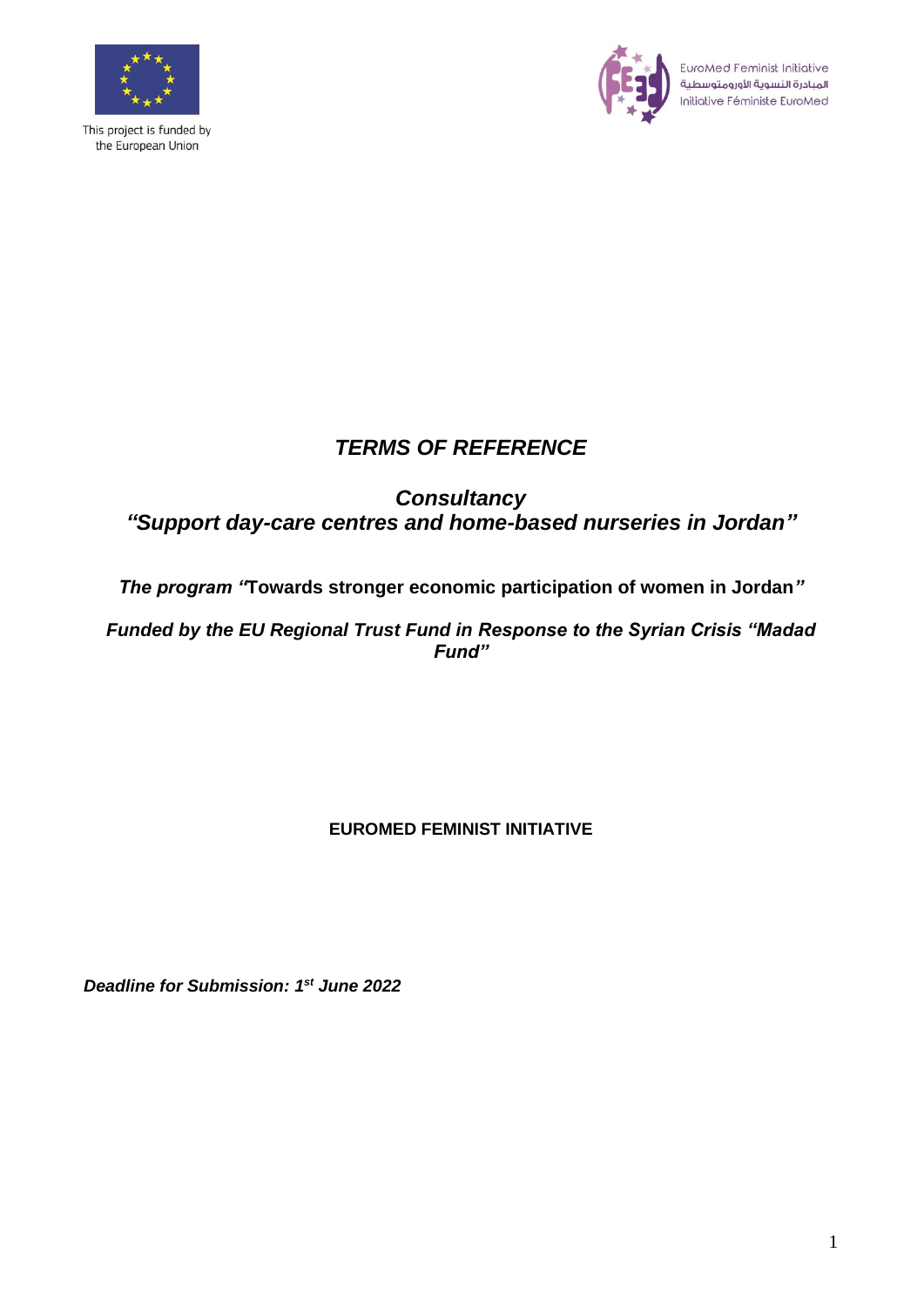



## *1.* **Background Information and Rationale**

### **1.1 Introduction**

EuroMed Feminist Initiative (EFI) is a policy network that provides expertise in the field of gender equality, democracy building and citizenship, and advocates for political solutions to all conflicts, and peoples´ rights to self-determination. EFI Headquarters are in Paris, with offices in Amman, Beirut and Erbil.

EFI in partnership with Business Development Centre (BDC), and Tamkeen for Legal Aid and Human Rights are implementing in Jordan a second phase of Madad for Women program, titled "Towards stronger economic participation of women in Jordan" funded by the European Union (EU) Regional Trust Fund in Response to the Syrian Crises, the "EU Madad Fund". The overall objective is to contribute to women´s economic participation at the labour market.

The project is implemented in nine areas: East Amman, Jerash, Ajloun, Irbid, Ramtha, Zarqa, Azraq City, Ain Al Basha and Karak.

### *2.* **Scope and objectives of the Consultancy**

During the first phase of the program, implemented during 2018 – 2021, 3 day-care centres were upgraded and 1 was established, while 46 day-cares were provided support to return to operation and cover the costs incurred by the health and safety requirements imposed by the Ministry of Social Development (MoSD) due to COVID-19. In addition, a comprehensive manual was produced aimed at business owners and human resources departments to guide them to either establish day-cares onsite or contract them offsite through Article 72's amended guidelines. The guide detailed all the steps needed to provide childcare services to employees from establishment to legal codes and licensing, as well as estimated costs and floor maps, etc. It aimed to simplify the process for businesses as much as possible offering all the information required on setting up workplace childcare services or any of its models.

EFI and consortium members will continue creating partnerships to facilitate women's access to labour market and address practical challenges facing them. The aim of the Consultancy is to contribute to the implementation of article 72 in the Labour Law in regard to providing childcare services by private sector employers, to provide continuous support to existing day-care centres, to offer technical support to open new ones, and explore opportunities and support establishing homebased nurseries with women interested in these ventures.

The Consultant will plan and coordinate their work with EFI and consortium members.

#### **2.1. Objectives**

- 1. To develop, implement, and evaluate an action plan targeting private sector employers using the comprehensive manual on providing childcare services to their employees. The aim is to encourage private sector employers to comply with article 72.
- 2. To develop, implement, and evaluate a concrete action plan to offer support to existing day-care centres in targeted areas. Building on the achievements from the first phase of the project, day-care centres who received COVID-19 support packages and capacity building will be followed, outreaching to more day-care centres in targeted areas to replicate the support. Support to CBOs offering childcare services and daycare centers, as well as training and rehabilitation, will be researched.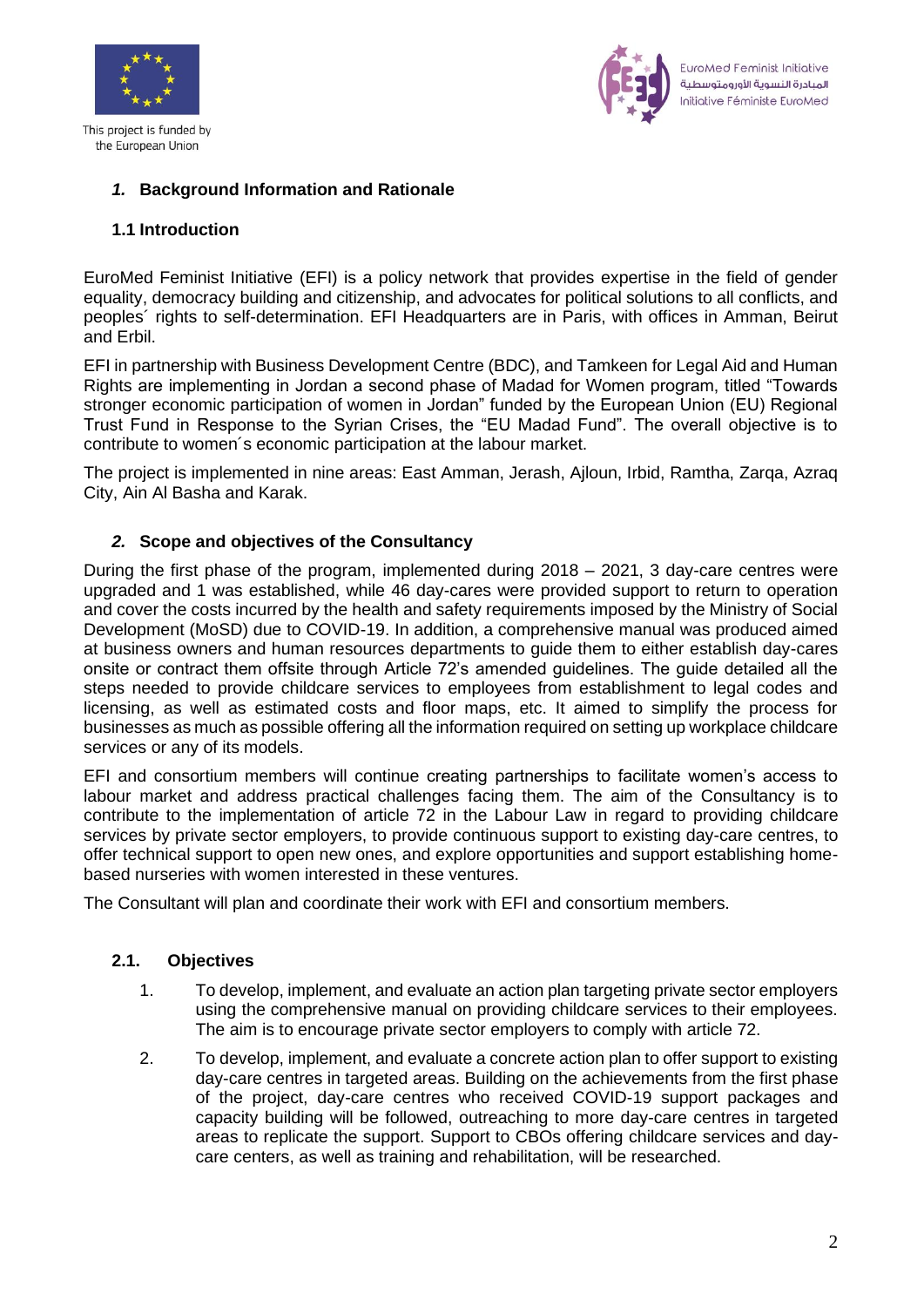



- 3. To provide technical support and facilitate opening 3 day-care centres based on the needs of targeted areas. The day-care centres can be opened following different modules including opening onsite or offsite childcare services, joint daycentres by multiple employers, through CBOs and CSOs, by following the National Framework for day cares and in collaboration with MoSD.
- 4. Explore opportunities and support the establishing of five home-based daycares with interested women in targeted areas. The support will include one or more of the following: facilitating the registration of the nursery, building capacities, and marketing campaigns to outreach employed women.

### **2.2. Deliverables**

- 1. Provide a concrete proposal, budget and action plan to ensure the objectives and targets are achieved, monitored and evaluated.
- 2. Investigate the needs and opportunities in the nine targeted areas of the project.
- 3. Use the technical manual developed in the first phase to provide advisory support on opening day-care centres to private sector employers.
- 4. Submit quarterly reports on progress made including meetings conducted with employers and business owners, support provided to existing day-cares, technical support provided to establish new day-cares and home-based nurseries.
- 5. Submit a final narrative and financial reports that reflect the achieved results.
- 6. Ensure that the visibility of the work following the EU guidelines is covered and documented through all activities, in coordination with EFI communication and visibility officer.

#### **2.3. Key partners involved, including the implementing partners and other key stakeholders**

In order to achieve the above deliverables, the Consultant shall work in a participatory approach with:

- Consortium members: The project will be carried out in Jordan in partnership with Business Development Centre (BDC) and Tamkeen.
- Private sector employers and business owners targeted by the program during the second phase.
- Rights-holders: Syrian women refugees and Jordanian women from the host communities in targeted areas,
- Key stakeholders: MoSD, Ministry of Labour (MoL), Ministry of Interion (MoI), Ministry of Health (MoH), Social Security Corporation, MPs, municipalities including the Women Economic Empowerment Units (WEEUs), local authorities, and unions, day-care owners, caregivers, civil society organizations (CSOs) and community-based organizations (CBOs), youth initiatives, Women and men from social and professional groups, and the Media.
- Other I/NGOs and CSOs that EFI collaborates with in Jordan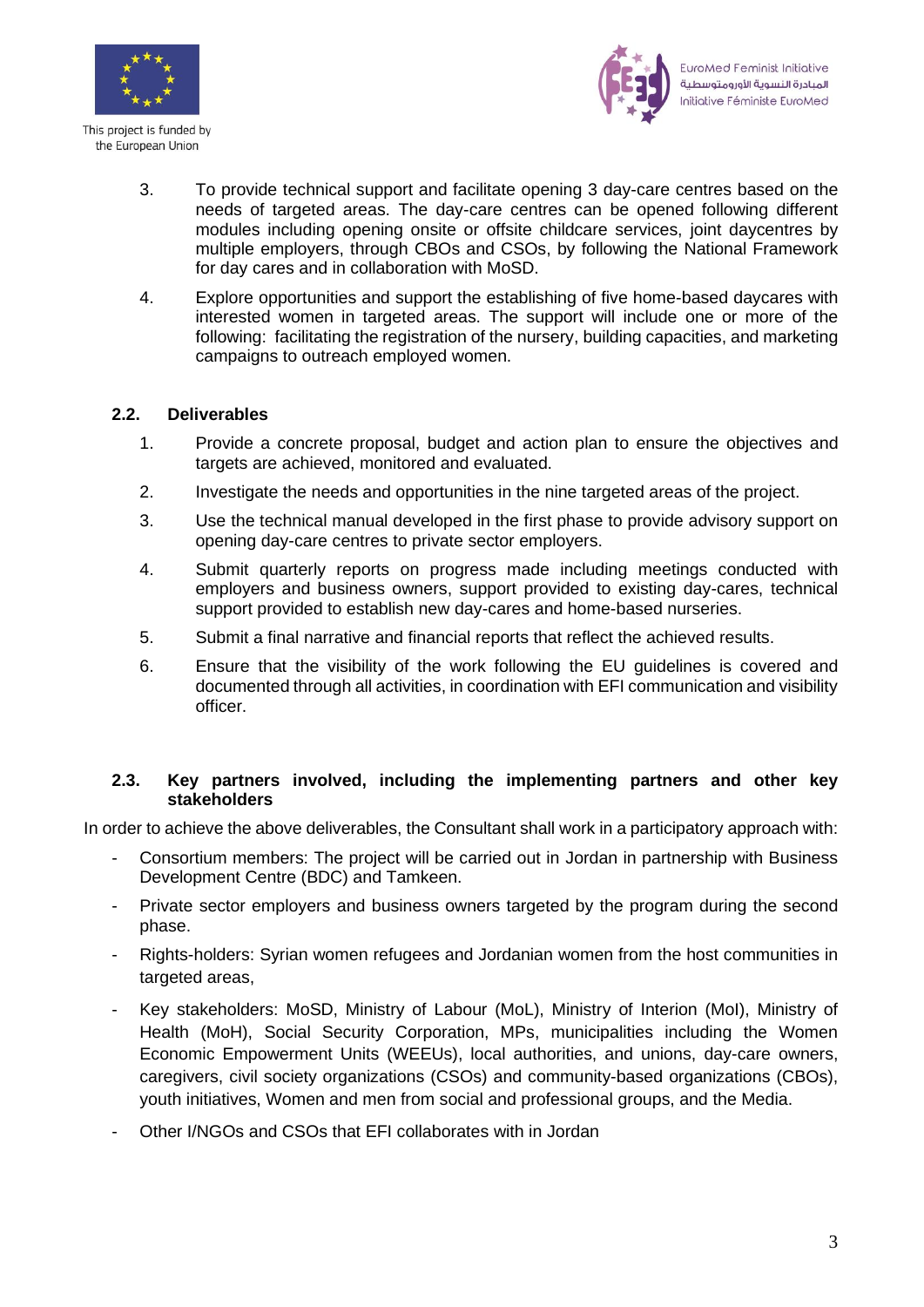

This project is funded by the European Union



## **2.4. Management, Monitoring, and Reporting**

The Consortium led by EFI will provide a supervisory and advisory role for the Consultant to lead the implementation of activities aiming at achieving the specified objectives.

- Support in developing a concrete action plan to reach targets.
- Help in facilitating access to private sector companies and stakeholders.
- Review the Consultancy outcomes through periodic meetings on the progress of the work.
- Review and approve the quarterly reports.
- Review and approve the final narrative and financial reports.

## **3. METHODOLOGY AND WORK PLAN**

#### **3.1. Methodology**

The Consultant shall work closely with partner organizations, women organizations, women leaders, and activists, as well as relevant stakeholders to develop a participatory action plan to achieve the above-mentioned objectives. The Consultant shall propose practical tools and concrete activities to achieve the objectives of the Consultancy.

It is expected that the Consultant shall offer a detailed methodology in the concept note proposal in line with the suggested methodology.

#### **3.2. Work plan: phases, and outcomes.**

The Consultancy will comprise the following phases:

- **1. Design phase:** During this phase, the Consultant shall:
	- a. Hold participatory planning meetings in project targeted locations to develop the concrete and detailed action plan.
	- b. Work with partners and key stakeholders to identify the concrete childcare services needs in targeted areas and develop the specific approach and framework to advocate private sector employers to comply with article 72, provide support to existing day-care centres, establish new day-care centres and home-based nurseries.

#### **2. Implementation phase**

- a. Coordinate with EFI and consortium members to identify targeted private sector companies and employers in the nine targeted locations.
- b. Advocate private sector employers to open day-care centres.
- c. Provide support to existing day-care centres in the nine targeted areas based on identified needs.
- d. Provide technical support to open 3 new day-care centres.
- e. Identify interested women and support them in opening 5 home-based nurseries.
- f. Documentation of the outcomes and achieved objectives.

#### **3. Evaluation and reporting**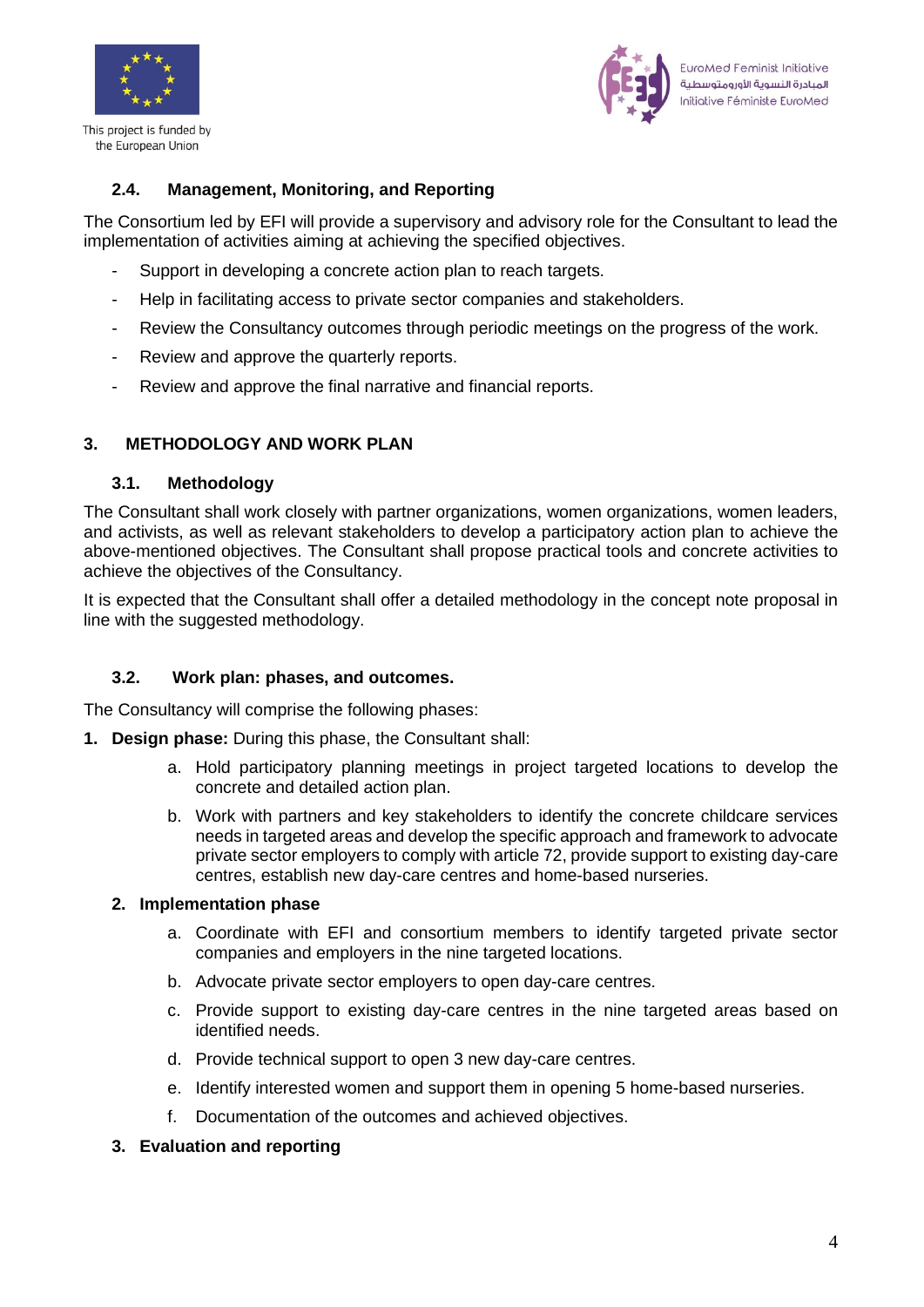



- a. Review the Consultancy outcomes and document success stories.
- b. Provide quarterly reports to follow up the progress.
- c. Provide final narrative and financial reports with the outcomes and achieved targets.

## **4. TIMELINE FOR THE EXECUTION OF THE CONSULTANCY**

The Consultancy is expected to be carried out during **1 July 2022** until **31 March 2024** for a period of **20 months**.

The activities timeline is expected to be agreed with EFI and upon the submission of a concept note, budget and action plan by the Consultant. The activities must be implemented in all of the nine targeted areas.

## **5. BUDGET**

The total estimate for the Consultancy expenses is a maximum of 90,511 Euros. A detailed budget should be developed and submitted by the Consultant.

This amount shall cover all costs related to activities, consultation fees and staff, and other expenses incurred during the implementation.

## **6. SUBMISSION OF TECHNICAL PROPOSAL AND ASSESSMENT CRITERIA**

The Consultant shall submit a proposal including a narrative concept note, budget and action plan. The proposal must be submitted in English

The content of the proposal should include the following sections as a minimum:

A) Detailed concept note on the suggested activities to achieve objectives and targets, monitoring plan, and final reporting and documentation, including actions to ensure the visibility of the action.

**B)** Budget as detailed below:

- Design stage of the activities: planning and design
- Cost of implementation of activities
- Progress and outcomes of the Consultancy
- Staff costs
- Other related costs

**C)** Action Plan for the suggested activities

**D)** The annual audits and narrative reports of the Consultant for the past 2 years.

**E)** The internal bylaws and/or Statutes including official registration in Jordan

#### **Selection Criteria of the Consultant:**

Proposals received will be assessed according to the following criteria and standards: